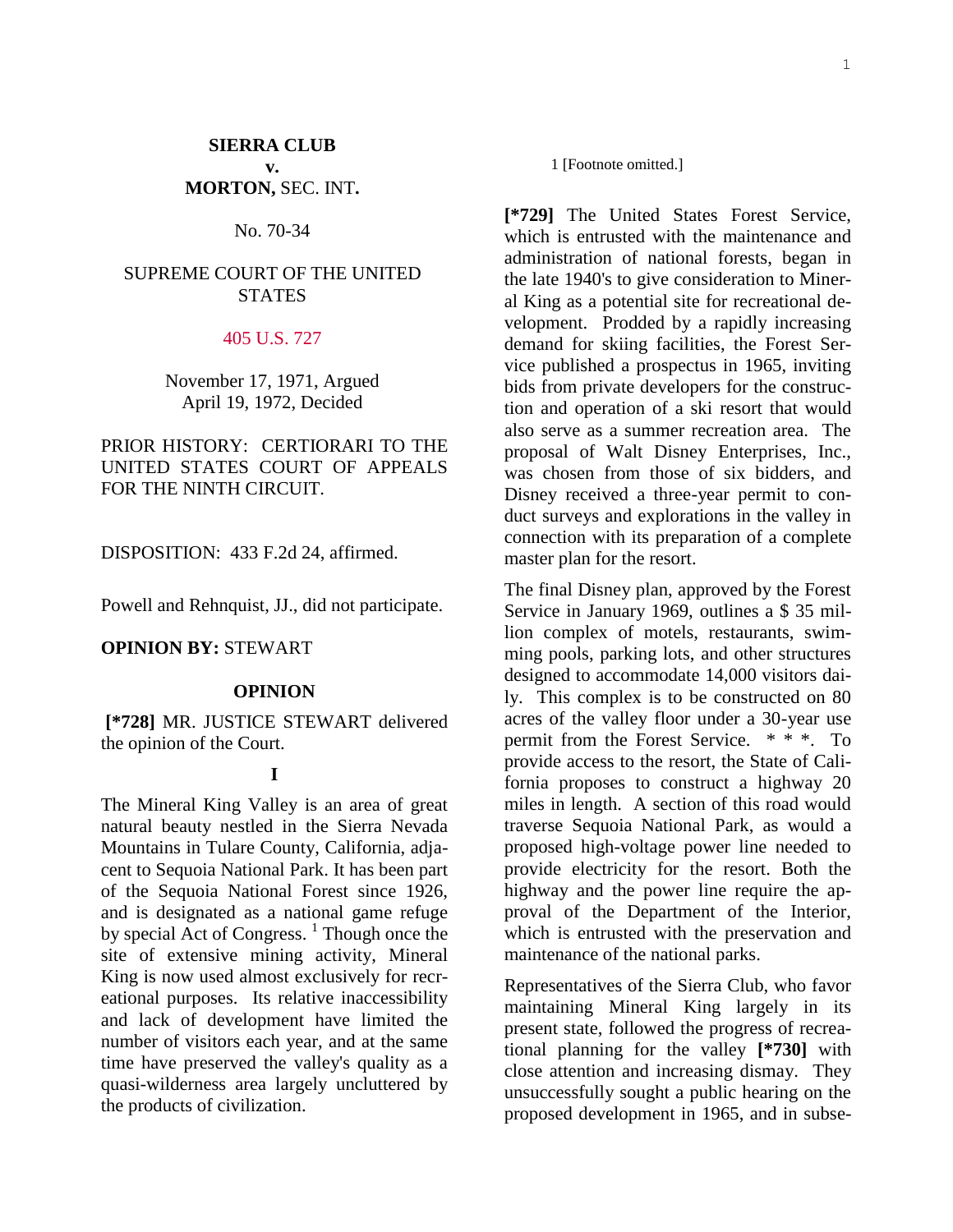2

quent correspondence with officials of the Forest Service and the Department of the Interior, they expressed the Club's objections to Disney's plan as a whole and to particular features included in it. In June 1969 the Club filed the present suit in the United States District Court for the Northern District of California, seeking a declaratory judgment that various aspects of the proposed development contravene federal laws and regulations governing the preservation of national parks, forests, and game refuges,  $2$  and also seeking preliminary and permanent injunctions restraining the federal officials involved from granting their approval or issuing permits in connection with the Mineral King project. The petitioner Sierra Club sued as a membership corporation with "a special interest in the conservation and the sound maintenance of the national parks, game refuges and forests of the country," and invoked the judicialreview provisions of the Administrative Procedure Act, 5 U. S. C. § 701 *et seq*.

> 2 As analyzed by the District Court, the complaint alleged violations of law falling into four categories. First, it claimed that the special-use permit for construction of the resort exceeded the maximum-acreage limitation placed upon such permits by 16 U. S. C. § 497, and that issuance of a "revocable" use permit was beyond the authority of the Forest Service. Second, it challenged the proposed permit for the highway through Sequoia National Park on the grounds that the highway would not serve any of the purposes of the park, in alleged violation of 16 U. S. C. § 1, and that it would destroy timber and other natural resources protected by 16 U. S. C. §§ 41 and 43. Third, it claimed that the Forest Service and the Department of the Interior had violated their own regulations by failing to hold adequate public hearings on the proposed project. Finally, the complaint asserted that 16 U. S. C. § 45c requires specific congressional authorization of a permit for construction of a power transmission line within the limits of a national park.

**[\*731]** After two days of hearings, the District Court granted the requested preliminary injunction. It rejected the respondents' challenge to the Sierra Club's standing to sue, and determined that the hearing had raised questions "concerning possible excess of statutory authority, sufficiently substantial and serious to justify a preliminary injunction . . . ." The respondents appealed, and the Court of Appeals for the Ninth Circuit reversed. \* \* \*. With respect to the petitioner's standing, the court noted that there was "no allegation in the complaint that members of the Sierra Club would be affected by the actions of [the respondents] other than the fact that the actions are personally displeasing or distasteful to them," \* \* \*, and concluded:

"We do not believe such club concern without a showing of more direct interest can constitute standing in the legal sense sufficient to challenge the exercise of responsibilities on behalf of all the citizens by two cabinet level officials of the government acting under Congressional and Constitutional authority." \* \* \*., at 30.

Alternatively, the Court of Appeals held that the Sierra Club had not made an adequate showing of irreparable injury and likelihood of success on the merits to justify issuance of a preliminary injunction. The court thus vacated the injunction. The Sierra Club filed a petition for a writ of certiorari which we granted, 401 U.S. 907, to review the questions of federal law presented.

## **II**

The first question presented is whether the Sierra Club has alleged facts that entitle it to obtain judicial review of the challenged action. Whether a party has a sufficient stake in an otherwise justiciable controversy to obtain judicial resolution of that controversy is what **[\*732]** has traditionally been referred to as the question of standing to sue. Where the party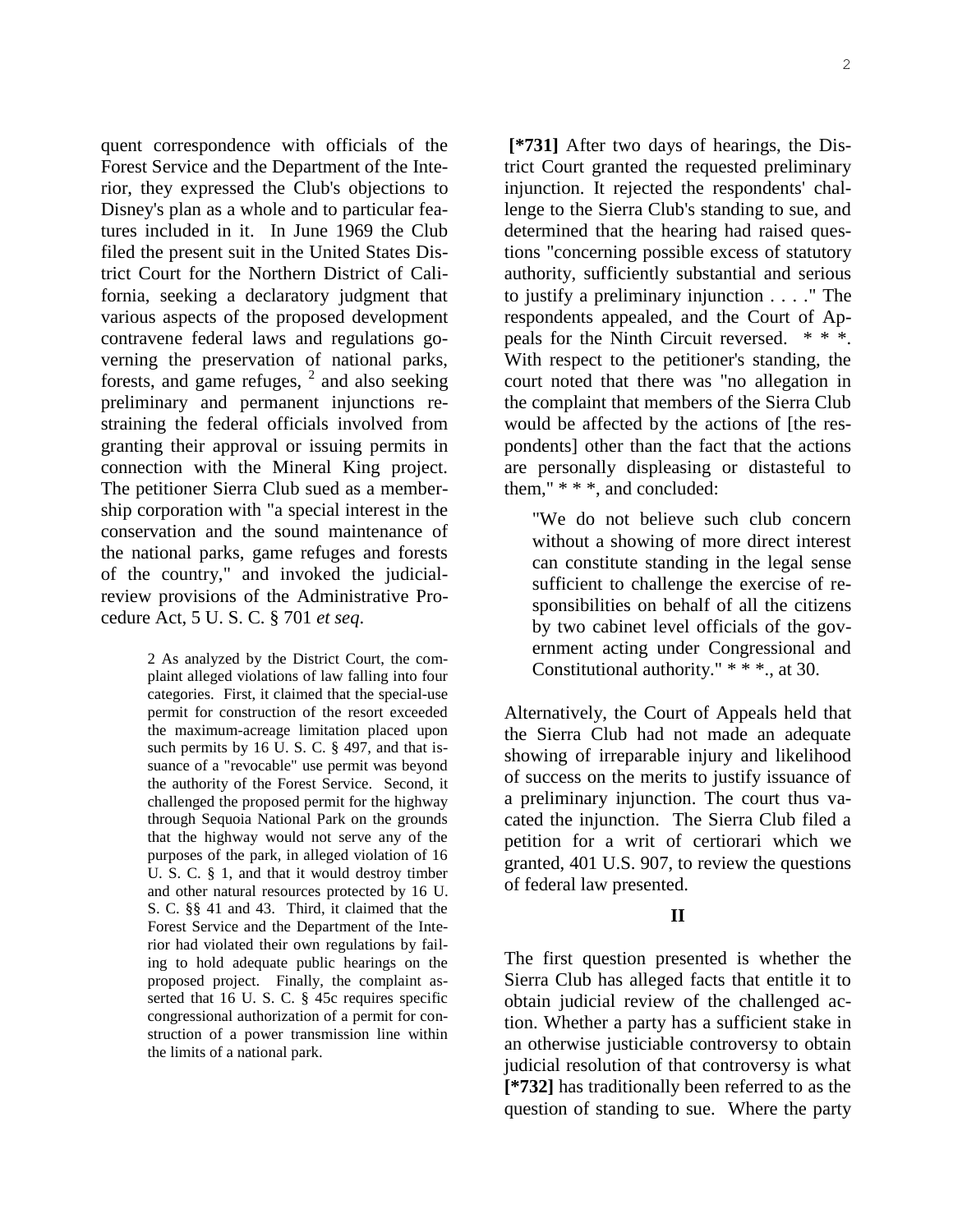does not rely on any specific statute authorizing invocation of the judicial process, the question of standing depends upon whether the party has alleged such a "personal stake in the outcome of the controversy," . . ., as to ensure that "the dispute sought to be adjudicated will be presented in an adversary context and in a form historically viewed as capable of judicial resolution." \* \* \*. Where, however, Congress has authorized public officials to perform certain functions according to law, and has provided by statute for judicial review of those actions under certain circumstances, the inquiry as to standing must begin with a determination of whether the statute in question authorizes review at the behest of the plaintiff. <sup>3</sup>

> 3 Congress may not confer jurisdiction on Art. III federal courts to render advisory opinions*,* . . ., or to entertain "friendly" suits, . . ., or to resolve "political questions," *Luther* v. *Borden*, 7 How. 1 . . ., because suits of this character are inconsistent with the judicial function under Art. III. But where a dispute is otherwise justiciable, the question whether the litigant is a "proper party to request an adjudication of a particular issue," . . ., is one within the power of Congress to determine. \* \* \*.

The Sierra Club relies upon § 10 of the Administrative Procedure Act (APA), 5 U. S. C. § 702, which provides:

"A person suffering legal wrong because of agency action, or adversely affected or aggrieved by agency **[\*733]** action within the meaning of a relevant statute, is entitled to judicial review thereof."

Early decisions under this statute interpreted the language as adopting the various formulations of "legal interest" and "legal wrong" then prevailing as constitutional requirements of standing. <sup>4</sup> But, in *Data Processing Service* v. *Camp*, 397 U.S. 150, and *Barlow* v. *Collins*, 397 U.S. 159, decided the same day, we held more broadly that persons had standing

to obtain judicial review of federal agency action under § 10 of the APA where they had alleged that the challenged action had caused them "injury in fact," and where the alleged injury was to an interest "arguably within the zone of interests to be protected or regulated" by the statutes that the agencies were claimed to have violated.<sup>5</sup>

4 [Footnote omitted.]

5 In deciding this case we do not reach any questions concerning the meaning of the "zone of interests" test or its possible application to the facts here presented.

In *Data Processing*, the injury claimed by the petitioners consisted of harm to their competitive position in the computer-servicing market through a ruling by the Comptroller of the Currency that national banks might perform data-processing services for their customers. In *Barlow*, the petitioners were tenant farmers who claimed that certain regulations of the Secretary of Agriculture adversely affected their economic position *vis-a-vis* their landlords. These palpable economic injuries have long been recognized as sufficient to lay the basis for standing, with or without a specific statutory **[\*734]** provision for judicial review. <sup>6</sup> Thus, neither *Data Processing* nor *Barlow* addressed itself to the question, which has arisen with increasing frequency in federal courts in recent years, as to what must be alleged by persons who claim injury of a noneconomic nature to interests that are widely shared.  $7$  That question is presented in this case.

6 [Footnote omitted.]

7 [Footnote omitted.]

#### **III**

The injury alleged by the Sierra Club will be incurred entirely by reason of the change in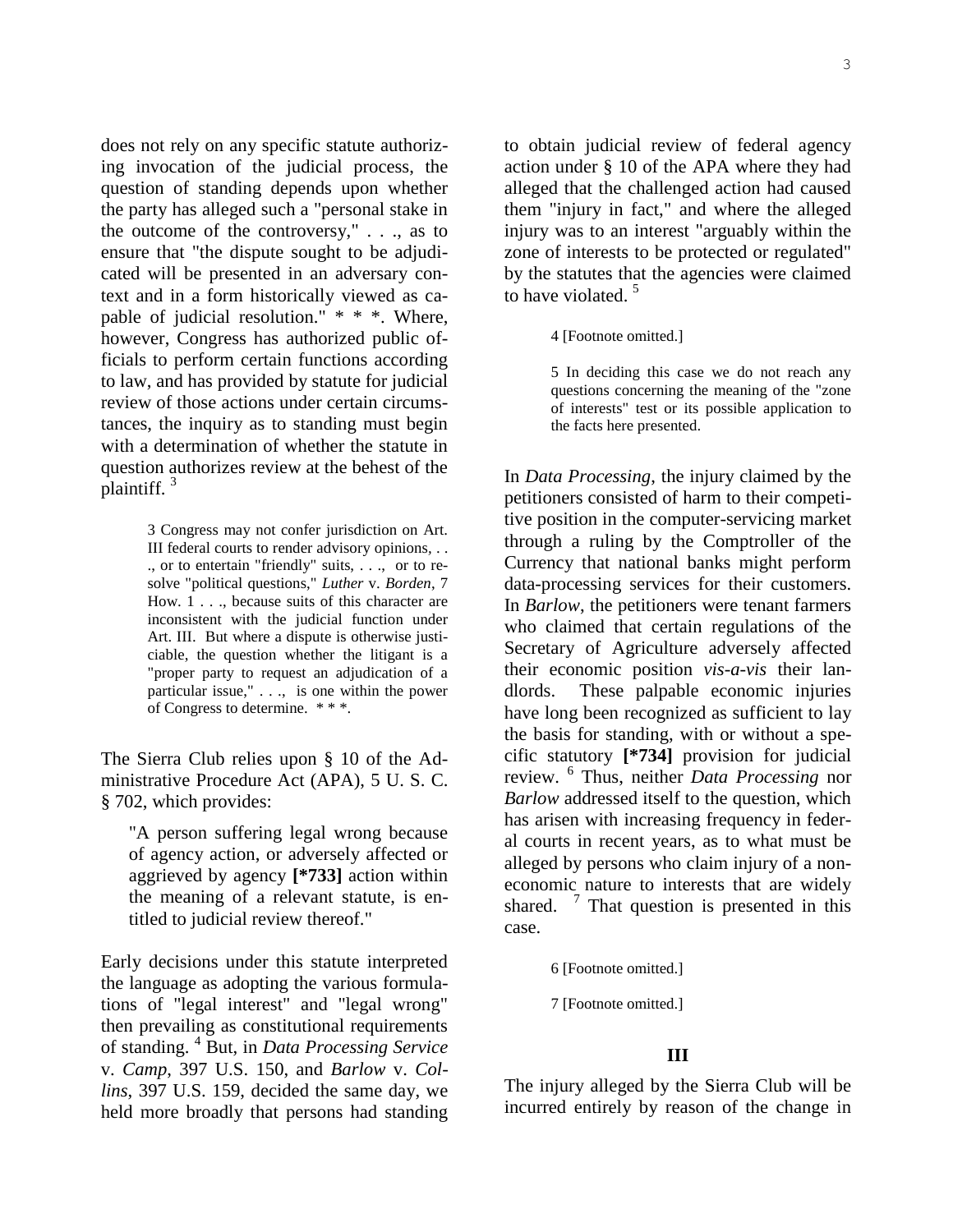the uses to which Mineral King will be put, and the attendant change in the aesthetics and ecology of the area. Thus, . . ., the complaint alleged that the development "would destroy or otherwise adversely affect the scenery, natural and historic objects and wildlife of the park and would impair the enjoyment of the park for future generations." We do not question that this type of harm may amount to an "injury in fact" sufficient to lay the basis for standing under § 10 of the APA. Aesthetic and environmental well-being, like economic well-being, are important ingredients of the quality of life in our society, and the fact that particular environmental interests are shared by the many rather than the few does not make them less deserving of legal protection through the judicial process. But the "injury in fact" test requires more than an injury to a cognizable **[\*735]** interest. It requires that the party seeking review be himself among the injured.

The impact of the proposed changes in the environment of Mineral King will not fall indiscriminately upon every citizen. The alleged injury will be felt directly only by those who use Mineral King and Sequoia National Park, and for whom the aesthetic and recreational values of the area will be lessened by the highway and ski resort. The Sierra Club failed to allege that it or its members would be affected in any of their activities or pastimes by the Disney development. Nowhere in the pleadings or affidavits did the Club state that its members use Mineral King for any purpose, much less that they use it in any way that would be significantly affected by the proposed actions of the respondents.<sup>8</sup>

> 8 The only reference in the pleadings to the Sierra Club's interest in the dispute is contained in paragraph 3 of the complaint, which reads in its entirety as follows:

> "Plaintiff Sierra Club is a non-profit corporation organized and operating under the laws of the State of California, with its principal place of business in San Francisco, California since

1892. Membership of the club is approximately 78,000 nationally, with approximately 27,000 members residing in the San Francisco Bay Area. For many years the Sierra Club by its activities and conduct has exhibited a special interest in the conservation and the sound maintenance of the national parks, game refuges and forests of the country, regularly serving as a responsible representative of persons similarly interested. One of the principal purposes of the Sierra Club is to protect and conserve the national resources of the Sierra Nevada Mountains. Its interests would be vitally affected by the acts hereinafter described and would be aggrieved by those acts of the defendants as hereinafter more fully appears."

In an *amici curiae* brief filed in this Court by the Wilderness Society and others, it is asserted that the Sierra Club has conducted regular camping trips into the Mineral King area, and that various members of the Club have used and continue to use the area for recreational purposes. These allegations were not contained in the pleadings, nor were they brought to the attention of the Court of Appeals. Moreover, the Sierra Club in its reply brief specifically declines to rely on its individualized interest, as a basis for standing. See n. 15, *infra*. Our decision does not, of course, bar the Sierra Club from seeking in the District Court to amend its complaint by a motion under Rule 15, Federal Rules of Civil Procedure.

**[\*736]** The Club apparently regarded any allegations of individualized injury as superfluous, on the theory that this was a "public" action involving questions as to the use of natural resources, and that the Club's longstanding concern with and expertise in such matters were sufficient to give it standing as a "representative of the public." <sup>9</sup> This theory reflects a misunderstanding of our cases involving so-called "public actions" in the area of administrative law.

> 9 This approach to the question of standing was adopted by the Court of Appeals for the Second Circuit in *Citizens Committee for the Hudson Valley* v. *Volpe*, 425 F.2d 97, 105:

> "We hold, therefore, that the public interest in environmental resources -- an interest created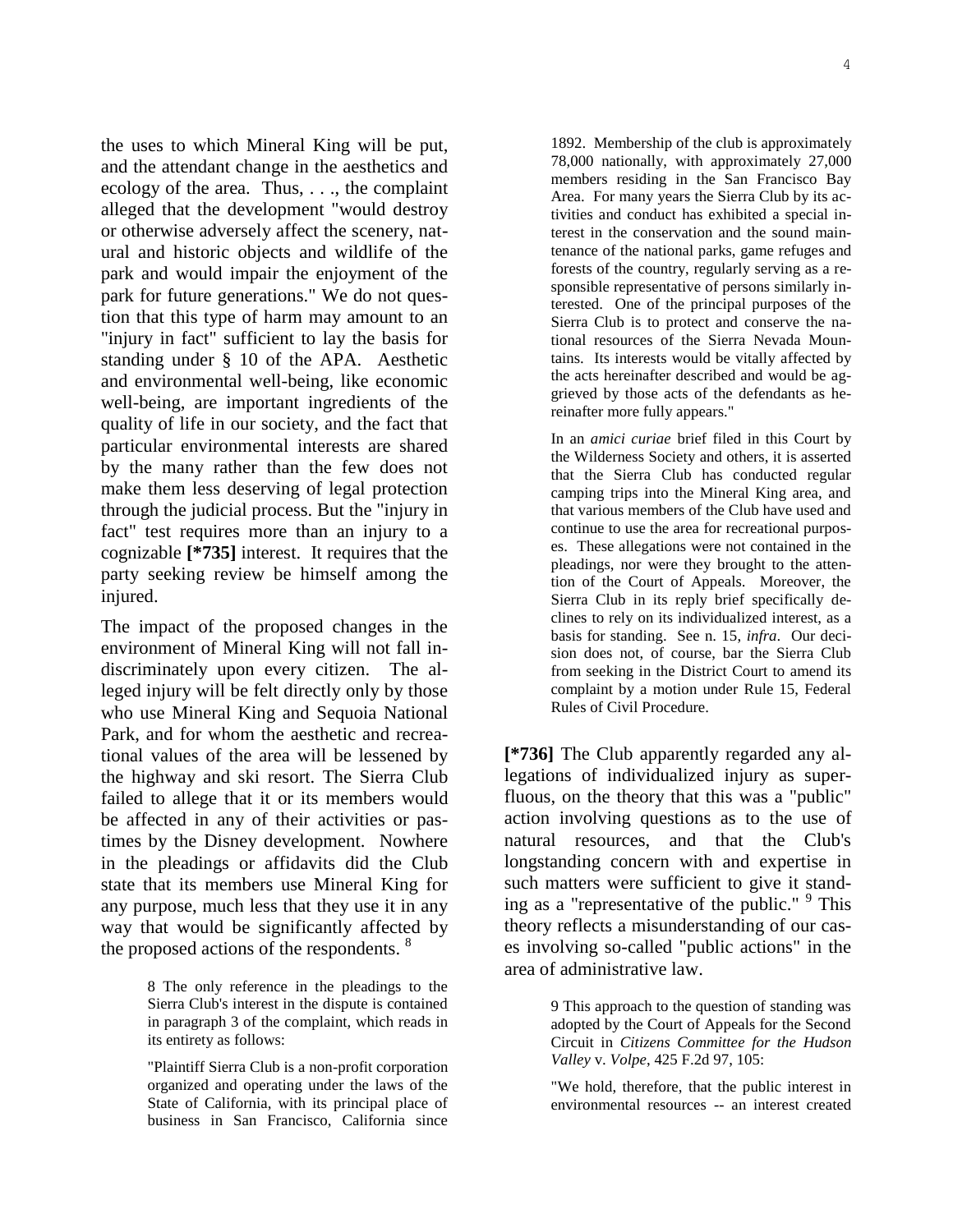by statutes affecting the issuance of this permit -- is a legally protected interest affording these plaintiffs, as responsible representatives of the public, standing to obtain judicial review of agency action alleged to be in contravention of that public interest."

The origin of the theory advanced by the Sierra Club may be traced to a dictum in *Scripps-Howard Radio* v. *FCC*, . . ., in which the licensee of a radio station in Cincinnati, Ohio, sought a stay of an order of the FCC allowing another radio station in a nearby city to change its frequency and increase its range. In discussing its power to grant a stay, the Court noted that "these private litigants have standing only as representatives of the public interest." \* \* \*. But that observation did not describe the basis upon which the appellant was allowed to obtain judicial review as a "person aggrieved" within the meaning of the statute involved in that case,  $^{10}$  since Scripps-Howard **[\*737]** was clearly "aggrieved" by reason of the economic injury that it would suffer as a result of the Commission's action. <sup>11</sup> The Court's statement was, rather, directed to the theory upon which Congress had authorized judicial review of the Commission's actions. That theory had been described earlier in *FCC* v. *Sanders Bros. Radio Station*, 309 U.S. 470, 477, as follows:

"Congress had some purpose in enacting § 402 (b)(2). It may have been of opinion that one likely to be financially injured by the issue of a license would be the only person having a sufficient interest to bring to the attention of the appellate court errors of law in the action of the Commission in granting the license. It is within the power of Congress to confer such standing to prosecute an appeal."

- 10 [Footnote omitted.]
- 11 [Footnote omitted.]

Taken together, *Sanders* and *Scripps-Howard* thus established a dual proposition: [1] the fact of economic injury is what gives a person standing to seek judicial review under the statute, but [2] once review is properly invoked, that person may argue the public interest in support of his claim that the agency has failed to comply with its statutory mandate.  $^{12}$  It was in the latter sense that the "standing" of the appellant in *Scripps-Howard* existed only as a "representative of the public interest." It is in a similar sense that we have used the phrase "private attorney general" to **[\*738]** describe the function performed by persons upon whom Congress has conferred the right to seek judicial review of agency action. \* \* \*.

#### 12 [Footnote omitted.]

The trend of cases arising under the APA and other statutes authorizing judicial review of federal agency action has been toward recognizing that injuries other than economic harm are sufficient to bring a person within the meaning of the statutory language, and toward discarding the notion that an injury that is widely shared is *ipso facto* not an injury sufficient to provide the basis for judicial review. $^{13}$ \* \* \*, [B]roadening the categories of injury that may be alleged in support of standing is a different matter from abandoning the requirement that the party seeking review must himself have suffered an injury.

13 [Footnote omitted.]

\* \* \*. But a mere "interest in a problem," no matter how longstanding the interest and no matter how qualified the organization is in evaluating the problem, is not sufficient by itself to render the organization "adversely affected" or "aggrieved" within the meaning of the APA. The Sierra Club is a large and long-established organization, with a historic commitment to the cause of protecting our Nation's natural heritage from man's depredations. But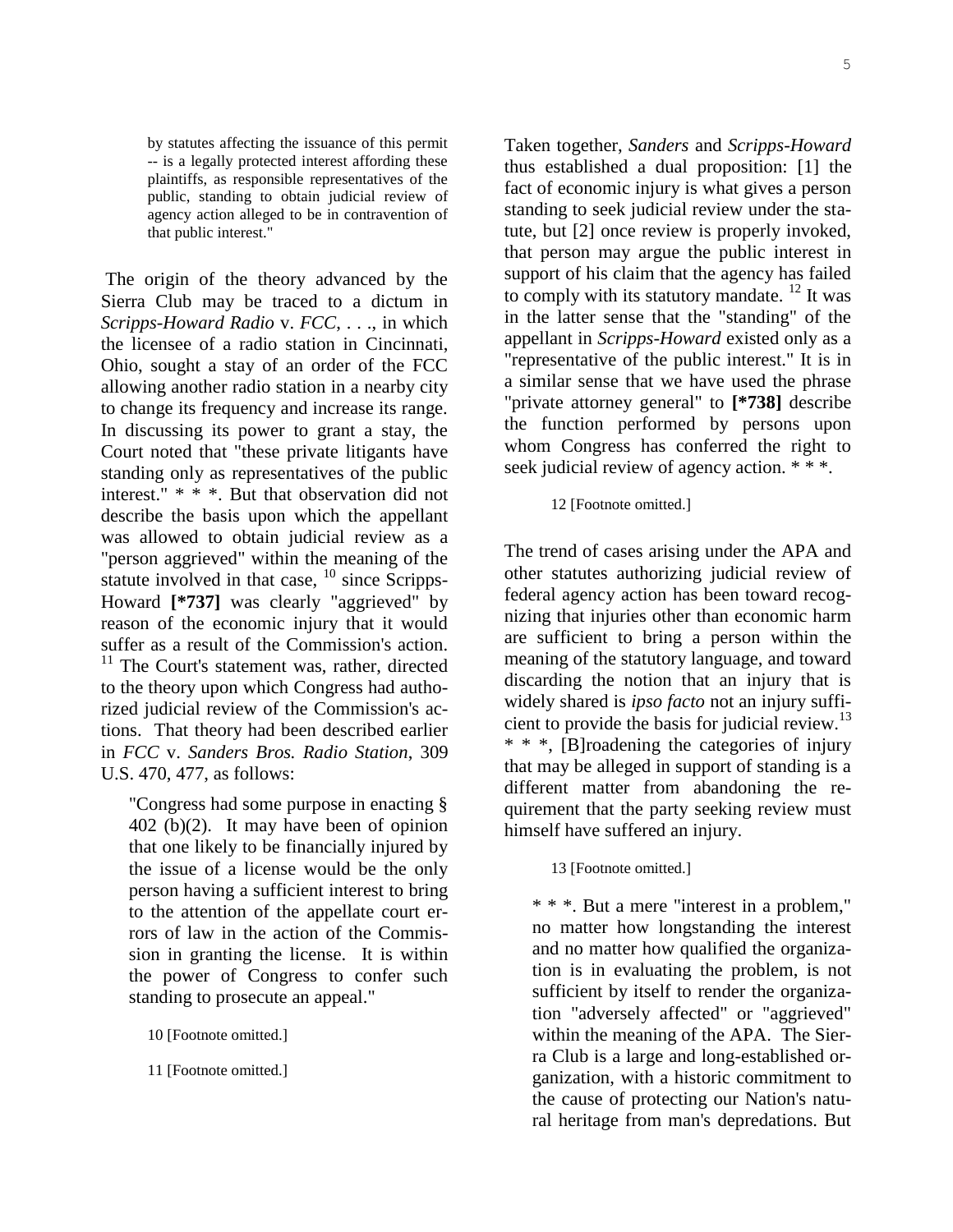if a "special interest" in this subject were enough to entitle the Sierra Club to commence this litigation, there would appear to be no objective basis upon which to disallow a suit by any other bona fide "special interest" organization, however small or short-lived. And if any group with a bona fide "special interest" could initiate such litigation, it is difficult to perceive why any individual citizen with the **[\*740]** same bona fide special interest would not also be entitled to do so.

## 14 [Footnote omitted.]

The requirement that a party seeking review must allege facts showing that he is himself adversely affected does not insulate executive action from judicial review, nor does it prevent any public interests from being protected through the judicial process.  $15$  It does serve as at least a rough attempt to put the decision as to whether review will be sought in the hands of those who have a direct stake in the outcome. That goal would be undermined were we to construe the APA to authorize judicial review at the behest of organizations or individuals who seek to do no more than vindicate their own value preferences through the judicial process.  $16$  The principle that the Sierra Club would have us establish in this case would do just that.

- 15 [Footnote omitted.]
- 16 [Footnote omitted.]

**[\*741]** As we conclude that the Court of Appeals was correct in its holding that the Sierra Club lacked standing to maintain this action, we do not reach any other questions presented in the petition, and we intimate no view on the merits of the complaint. The judgment is

*Affirmed*.

MR. JUSTICE POWELL and MR. JUSTICE REHNQUIST took no part in the consideration or decision of this case.

# **DISSENT BY:** DOUGLAS; BRENNAN; BLACKMUN

## MR. JUSTICE DOUGLAS, dissenting.

I share the views of my Brother BLACK-MUN and would reverse the judgment below.

The critical question of "standing"  $<sup>1</sup>$  would be</sup> simplified and also put neatly in focus if we fashioned a federal rule that allowed environmental issues to be litigated before federal agencies or federal courts in the name of the inanimate object about to be despoiled, defaced, or invaded by roads and bulldozers and where injury is the subject of public outrage. Contemporary public concern **[\*742]** for protecting nature's ecological equilibrium should lead to the conferral of standing upon environmental objects to sue for their own preservation. See Stone, Should Trees Have Standing? -- Toward Legal Rights for Natural Objects, 45 S. Cal. L. Rev. 450 (1972). This suit would therefore be more properly labeled as *Mineral King* v. *Morton*.

1 [Footnote omitted.]

Inanimate objects are sometimes parties in litigation. A ship has a legal personality, a fiction found useful for maritime purposes.  $2^2$ The corporation sole -- a creature of ecclesiastical law -- is an acceptable adversary and large fortunes ride on its cases.<sup>3</sup> The ordinary corporation is a "person" for purposes of the adjudicatory processes, **[\*743]** whether it represents proprietary, spiritual, aesthetic, or charitable causes.<sup>4</sup>

- 2 [Footnote omitted.]
- 3 [Footnote omitted.]
- 4 [Footnote omitted.]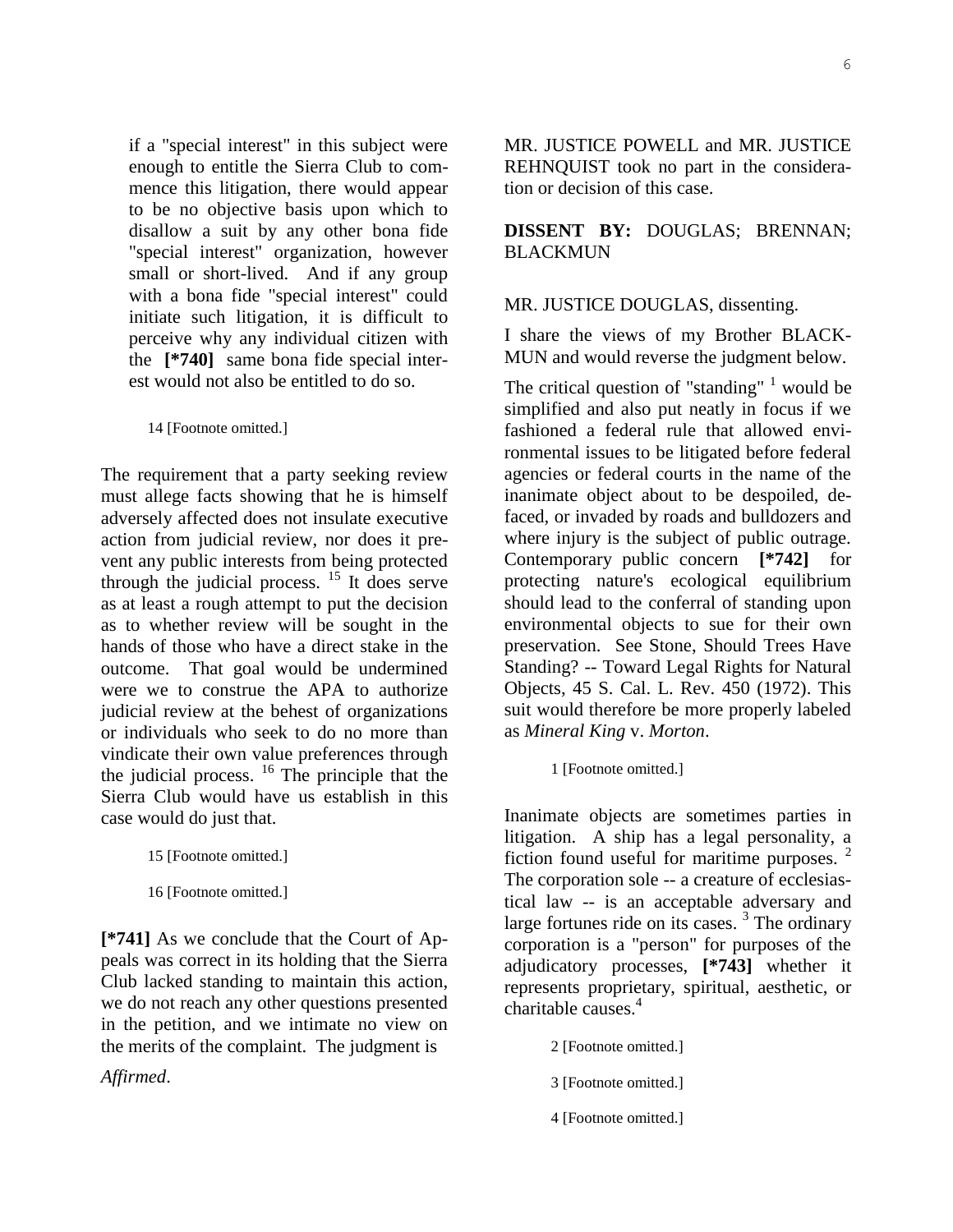So it should be as respects valleys, alpine meadows, rivers, lakes, estuaries, beaches, ridges, groves of trees, swampland, or even air that feels the destructive pressures of modern technology and modern life. The river, for example, is the living symbol of all the life it sustains or nourishes -- fish, aquatic insects, water ouzels, otter, fisher, deer, elk, bear, and all other animals, including man, who are dependent on it or who enjoy it for its sight, its sound, or its life. The river as plaintiff speaks for the ecological unit of life that is part of it. Those people who have a meaningful relation to that body of water -- whether it be a fisherman, a canoeist, a zoologist, or a logger -- must be able to speak for the values which the river represents and which are threatened with destruction.

#### 5 [Footnote omitted.]

Mineral King is doubtless like other wonders of the Sierra Nevada such as Tuolumne Meadows and the John Muir Trail. Those who hike it, fish it, hunt it, camp **[\*745]** in it, frequent it, or visit it merely to sit in solitude and wonderment are legitimate spokesmen for it, whether they may be few or many. Those who have that intimate relation with the inanimate object about to be injured, polluted, or otherwise despoiled are its legitimate spokesmen.

\* \* \* [Footnotes omitted.]

**[\*749]** The voice of the inanimate object, therefore, should not be stilled. That does not mean that the judiciary takes over the managerial functions from the federal **[\*750]** agency. It merely means that before these priceless bits of Americana (such as a valley, an alpine meadow, a river, or a lake) are forever lost or are so transformed as to be reduced to the eventual rubble of our urban environment, the voice of the existing beneficiaries of these environmental wonders should be heard. <sup>8</sup>

8 Permitting a court to appoint a representative of an inanimate object would not be significantly different from customary judicial appointments of guardians *ad litem*, executors, conservators, receivers, or counsel for indigents.

\* \* \*"

**[\*751]** Perhaps they will not win. Perhaps the bulldozers of "progress" will plow under all the aesthetic wonders of this beautiful land. That is not the present question. The sole question is, who has standing to be heard?

\* \* \* [Footnoted omitted.]

# **MR. JUSTICE BLACKMUN, dissenting.**

The Court's opinion is a practical one espousing and adhering to traditional notions of standing as somewhat modernized . . .. If this were an ordinary case, I would join the opinion and the Court's judgment and be quite content.

But this is not ordinary, run-of-the-mill litigation. The case poses . . . significant aspects of a wide, growing, and disturbing problem, that is, the Nation's and the world's deteriorating environment with its resulting ecological disturbances. Must our law be so rigid and our procedural concepts so inflexible that we render ourselves helpless when the existing methods and the traditional **[\*756]** concepts do not quite fit and do not prove to be entirely adequate for new issues?

Rather than pursue the course the Court has chosen to take by its affirmance of the judgment of the Court of Appeals, I would adopt one of two alternatives:

1. I would reverse that judgment and, instead, approve the judgment of the District Court which recognized standing in the Sierra Club and granted preliminary relief. I would be willing to do this on condition that the Sierra Club forthwith amend its complaint to meet the **[\*757]** specifications the Court prescribes for standing. If Sierra Club fails or refuses to take that step, so be it; the case will then col